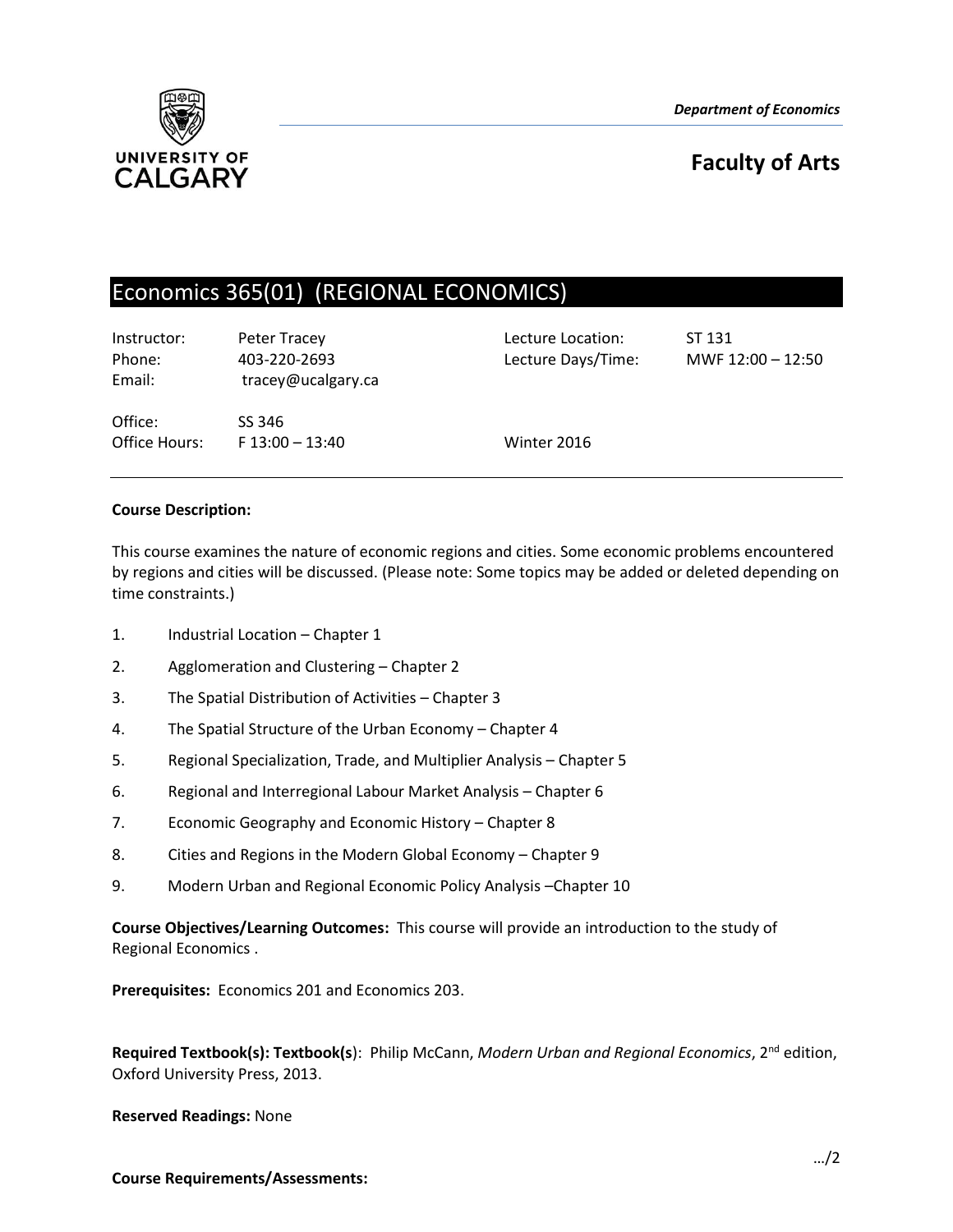Your course grade will be computed using two methods:

| Method 1 - | Midterm Test | 30% | Monday, February 29                |
|------------|--------------|-----|------------------------------------|
|            | Assignment   | 20% | Monday, March 7                    |
|            | Final Exam   | 50% | Date set by the Registrar's Office |
| Method 2 - | Assignment   | 20% | Monday, March 7                    |
|            | Final Exam   | 80% | Date set by the Registrar's Office |

You will receive the higher of the grades computed using these two methods. In order to qualify for Method 2 of the Grading System students must write the Midterm exam. Students should be aware that no "make-up" midterms will be given. Any student, who finds it necessary to miss the midterm exam must notify the instructor in advance and produce a valid medical certificate, or other required documentation in order to have the weighting transferred to the final examination.

**Desire2Learn** This course will make use of the Desire2Learn (D2L) platform. Students who are registered in the course can log on at [http://d2l.ucalgary.ca](http://d2l.ucalgary.ca/) through their student centre. Please note that D2L features a class e-mail list that may be used to distribute course-related information. These e-mails go to your University of Calgary e-mail addresses only.

# **Grade Determination and Final Examination Details**

Department of Economics Criteria for Letter Grades. Economics professors use the following criteria when assigning letter grades:

| Grade          | Grade | Description                                                                                            | Grade | Grade        | Description                                                                                                                                                 |
|----------------|-------|--------------------------------------------------------------------------------------------------------|-------|--------------|-------------------------------------------------------------------------------------------------------------------------------------------------------------|
|                | Point |                                                                                                        |       | Point        |                                                                                                                                                             |
|                | Value |                                                                                                        |       | Value        |                                                                                                                                                             |
| A+             | 4.00  | Outstanding                                                                                            | $C+$  | 2.30         |                                                                                                                                                             |
| $\overline{A}$ | 4.00  | Excellent-superior performance,<br>showing-comprehensive<br>understanding of subject matter            | C     | 2.00         | Satisfactory - basic understanding of<br>the subject matter                                                                                                 |
| A-             | 3.70  |                                                                                                        | $C-$  | 1.70         | Receipt of a grade point average of<br>1.70 may not be sufficient for<br>promotion or graduation. (See<br>individual undergraduate faculty<br>regulations.) |
| $B+$           | 3.30  |                                                                                                        | D+    | 1.00         |                                                                                                                                                             |
| B              | 3.00  | Good - clearly above average<br>performance with knowledge of<br>subject matter generally<br>complete. | D     | 1.00         | Minimal pass - marginal<br>performance; generally insufficient<br>preparation for subsequent courses<br>in the same subject.                                |
| $B -$          | 2.70  |                                                                                                        | F     | $\Omega$     | Fail - unsatisfactory performance or<br>failure to meet course requirements                                                                                 |
|                |       |                                                                                                        |       | $\mathbf{0}$ | Incomplete - unsatisfactory (effective<br>January 2007)                                                                                                     |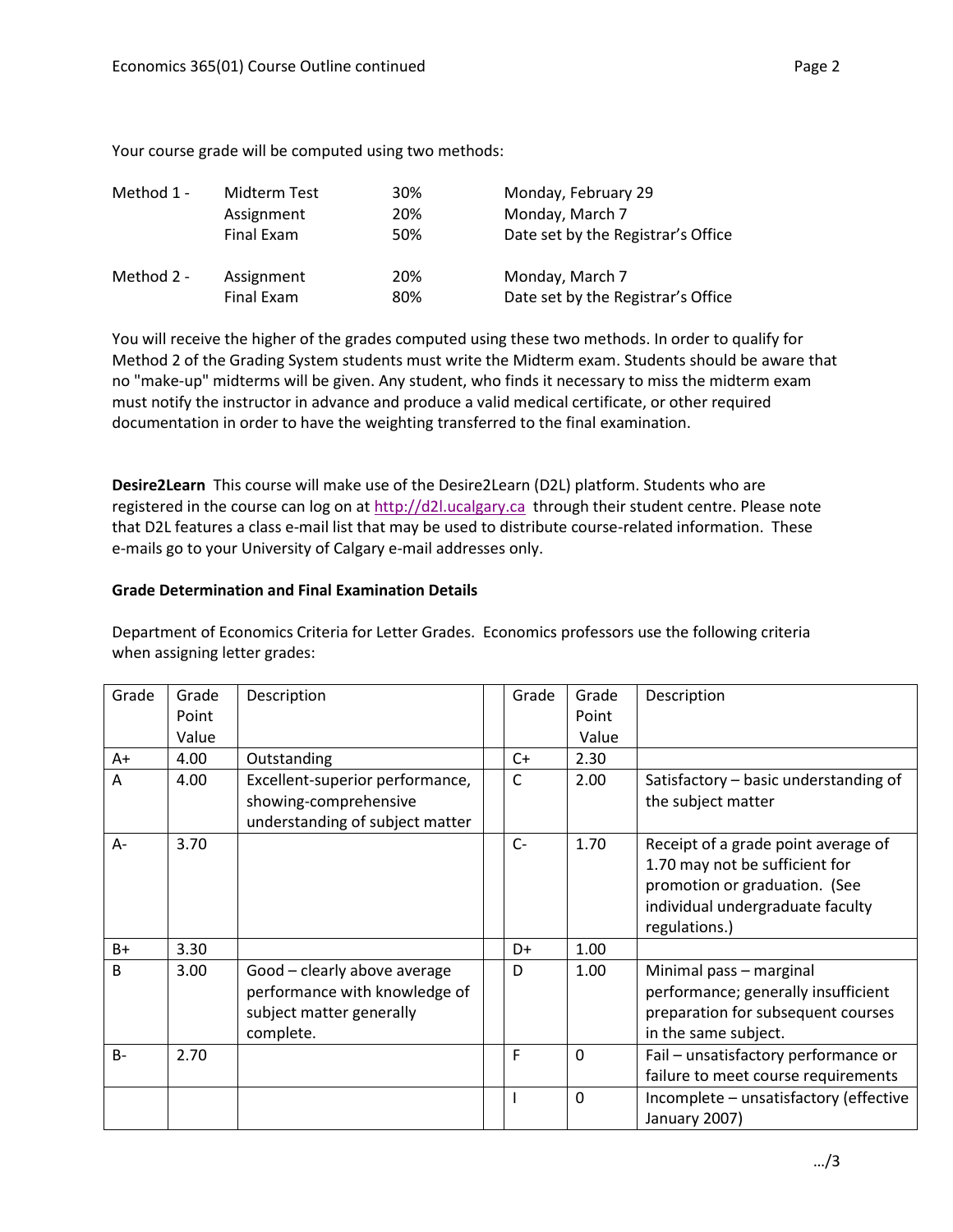| A+ | $97 - 100$ | В    | 79 - 83   | $C-$ | $60 - 64$ |
|----|------------|------|-----------|------|-----------|
| А  | $92 - 96$  | B-   | 76 - 78   | D+   | $55 - 59$ |
| А- | $89 - 91$  | $C+$ | $73 - 75$ |      | $50 - 54$ |
| B+ | 84 - 88    |      | $66 - 72$ |      | $0 - 49$  |

# **Grading Scale**

Tests and final exams are marked on a numerical (percentage) basis, then converted to letter grades. The course grade is then calculated using the weights indicated above.

A passing grade on any particular component of the course is not required for a student to pass the course as a whole.

There will be a Registrar scheduled final examination, held in a classroom. It will last for 2 hours. Nonprogrammable calculators **WILL** be allowed during the writing of tests or final examinations.

Tests and exams **WILL NOT** involve multiple choice questions.

#### **Reappraisal of Grades**

**For reappraisal of graded term work, see Calendar I.2 <http://www.ucalgary.ca/pubs/calendar/current/i-2.html>**

# **For reappraisal of final grade, see Calendar I.3 <http://www.ucalgary.ca/pubs/calendar/current/i-3.html>**

A student who feels that a piece of graded term work (e.g., term paper, essay, test) has been unfairly graded, may have the work re-graded as follows. The student shall discuss the work with the instructor within 15 days of being notified about the mark or of the item's return to the class; no reappraisal of term work is permitted after the 15 days. If not satisfied, the student shall immediately take the matter to the Head of the department offering the course, who will arrange for a reassessment of the work within the next 15 days. The reappraisal of term work may cause the grade to be raised, lowered, or to remain the same. If the student is not satisfied with the decision and wishes to appeal, the student shall address a letter of appeal to the Dean of the faculty offering the course within 15 days of the unfavourable decision. In the letter, the student must clearly and fully state the decision being appealed, the grounds for appeal, and the remedies being sought, along with any special circumstances that warrant an appeal of the reappraisal. The student should include as much written documentation as possible.

# **Plagiarism and Other Academic Misconduct**

Intellectual honesty is the cornerstone of the development and acquisition of knowledge and requires that the contribution of others be acknowledged. Consequently, plagiarism or cheating on any assignment is regarded as an extremely serious academic offense. Plagiarism involves submitting or presenting work in a course as if it were the student's own work done expressly for that particular course when, in fact, it is not. Students should examine sections of the University Calendar that present a Statement of Intellectual Honesty and definitions and penalties associated with Plagiarism/Cheating/Other Academic Misconduct, <http://www.ucalgayr.ca/pubs/calendar/current/k.html>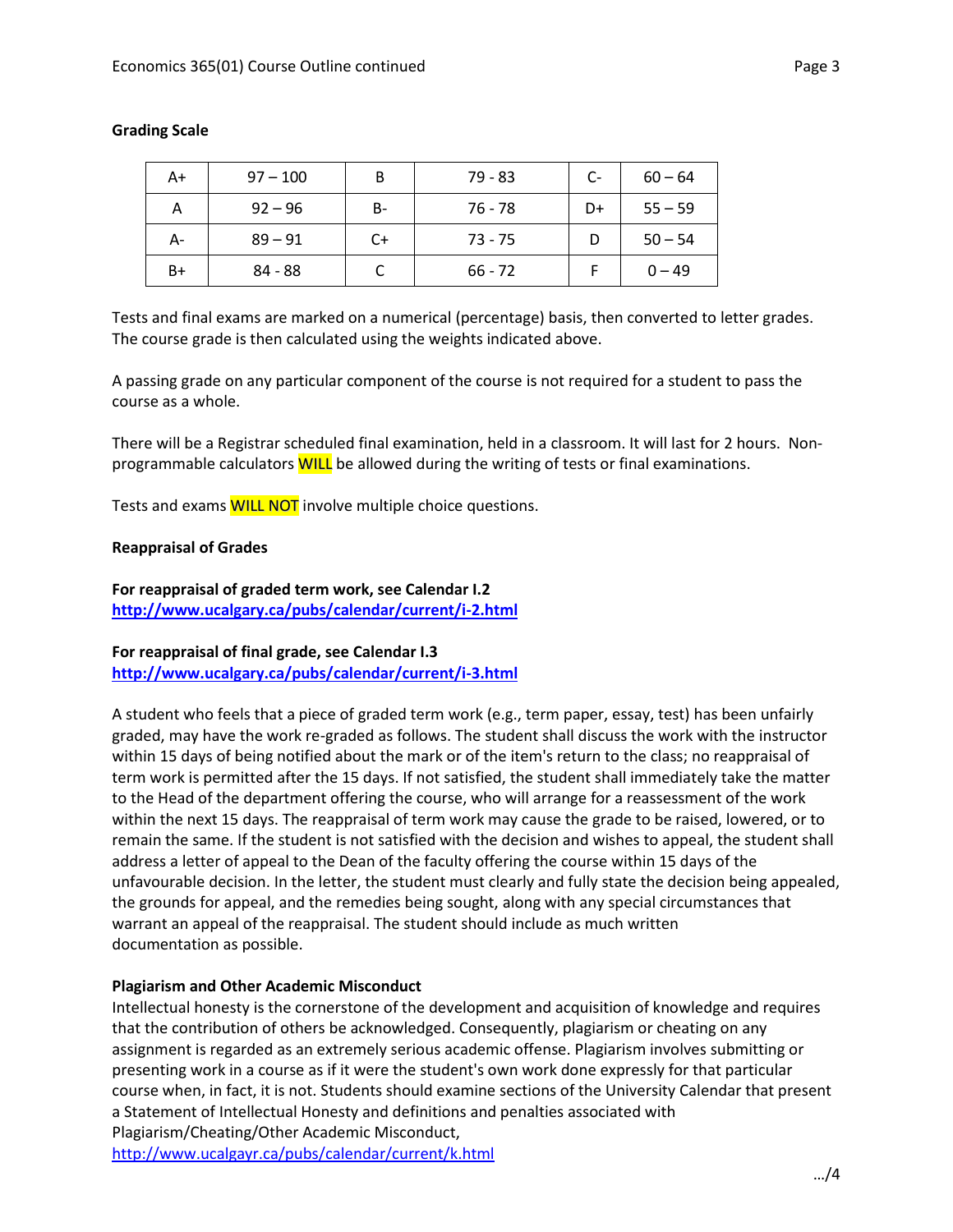#### **Academic Accommodation**

Students seeking an accommodation based on disability or medical concerns should contact Student Accessibility Services; SAS will process the request and issue letters of accommodation to instructors. For additional information on support services and accommodations for students with disabilities Visit [www.ucalgary.ca/access/.](http://www.ucalgary.ca/access/)

Students who require an accommodation in relation to their coursework based on a protected ground other than disability should communicate this need in writing to their Instructor. The full policy on Student Accommodations is available at [www.ucalgry.ca/policies/files/policies/student](http://www.ucalgry.ca/policies/files/policies/student-accommodation-policy_0.pdf)[accommodation-policy\\_0.pdf](http://www.ucalgry.ca/policies/files/policies/student-accommodation-policy_0.pdf)

#### **Absence from a Quiz/Test/Exam**

THERE WILL BE NO MAKEUP OR DEFERRED QUIZZES/TESTS/EXAMS under any circumstances, nor may the quizzes/tests/exams be written early. Students unable to write the quizzes/tests/exams because of documented illness, family emergency, religious observance, or university-sanctioned event will have the weight shifted to the final examination; otherwise a grade of zero will be assigned. If a student cannot write their final exam on the date assigned by the Registrar's Office, they need to apply for a deferred exam [www.ucalgary.ca/registrar/exams/deferred\\_final](http://www.ucalgary.ca/registrar/exams/deferred_final) Under no circumstance will this be accommodated by the department.

#### **Notes:**

- 1. Students should be aware of the academic regulations outlined in The University of Calgary Calendar.
- 2. Examinations will not be given prior to the scheduled date.
- 3 **Students will not be given extra time to complete tests and exams.**
- 4. **The classroom is a No-cell-phone-zone. The use of cell phones for any purpose in class is prohibited. Computers may only be used for note-taking purposes.**
- 5. Students will be responsible for all material listed on the course outline, regardless of whether or not the material has been covered in class, unless the instructor notifies the class that the material will not be covered.
- 6. Please note that the following types of emails will receive no response: emails not addressed to anyone in particular; emails where the recipient's name is not spelled correctly; anonymous emails; emails which do not specify the course and section in which you are registered; and, emails involving questions that are specifically addressed on the course outline.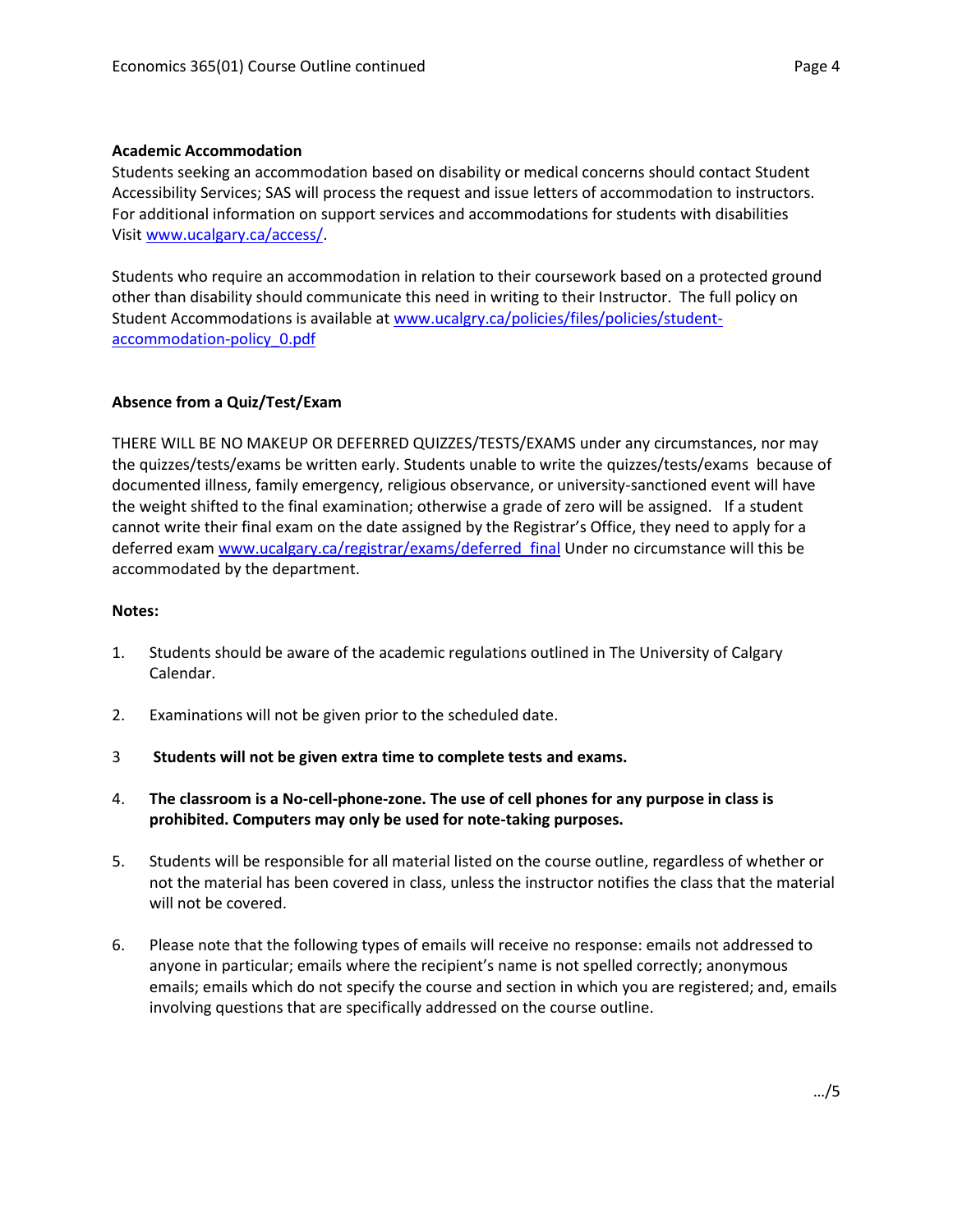# **Important Dates**

| Date         |                                                                                        |
|--------------|----------------------------------------------------------------------------------------|
| M Jan. 11    | Lecture begins                                                                         |
| F Jan. 22    | Last day to drop full courses (Multi-term) and Fall Term half Courses. No refunds for  |
|              | full courses (Multi-term or Fall Term half courses after this date.                    |
| M Jan. 25    | Last day to add or swap full courses (Multi-term) and Fall Term half courses. Last day |
|              | for change of registration from audit to credit or credit to audit.                    |
| F Jan. 29    | Fee payment deadline for Fall Term full and half courses                               |
| Feb. $14-$   | Reading Week. No lectures. University closed on Family Day                             |
| Feb. 21      |                                                                                        |
| F Mar. 25    | Good Friday. No classes.                                                               |
| W Apr. 13    | Winter Term Lectures End.                                                              |
|              | Last day to withdraw with permission from Winter Term half courses.                    |
| Apr. 16 - 27 | Winter Term Exam Period                                                                |

Students' Union Vice-President Academic: Phone: 403-220-3911

E-mai[l suvpaca@ucalgary.ca](mailto:subpaca@ucalgary.ca)

# Students' Union Faculty Representative (Arts)

Phone: 403-220-3913 Office: MSC 251

E-mai[l arts1@su.ucalgary.ca](mailto:arts1@su.ucalgary.ca) [arts2@su.ucalgary.ca,](mailto:arts2@su.ucalgary.ca) [arts3@su.ucalgary.ca,](mailto:arts3@su.ucalgary.ca) [arts4@su.ucalgary.ca](mailto:arts4@su.ucalgary.ca)

# Society of Undergraduates in Economics (S.U.E.):

[www.ucalgary.ca/sue](http://www.fp.ucalgary.ca/econ)

Society of Undergraduates in Economics is a student run organization whose main purpose is to assist undergraduate economics students succeed both academically and socially at the University of Calgary. Services include access to the exam bank, career partnerships with the Career Centre through hosting industry nights and information sessions, recognizing achievements in teaching, and organizing social events for members. They invite you to join by contacting [sue@ucalgary.ca.](mailto:sue@ucalgary.ca)

# *Faculty of Arts Program Advising and Student Information Resources*

- Have a question, but not sure where to start? The Arts Students' Centre is your information resource for everything in Arts! Drop in at SS102, call them at 403-220-3580 or email them at [artsads@ucalgary.ca.](mailto:artsads@ucalgary.ca) You can also visit the Faculty of Arts website at <http://arts.ucalgary.ca/undergraduate> which has detailed information on common academic concerns, including program planning and advice.
- For registration (add/drop/swap), paying fees and assistance with your Student Centre, contact Enrolment Services at 403-210-ROCK [7625] or visit them in the MacKimmie Library Block.
- Online writing resources are available at *<http://www.ucalgary.ca/ssc/resources/writing-support>*